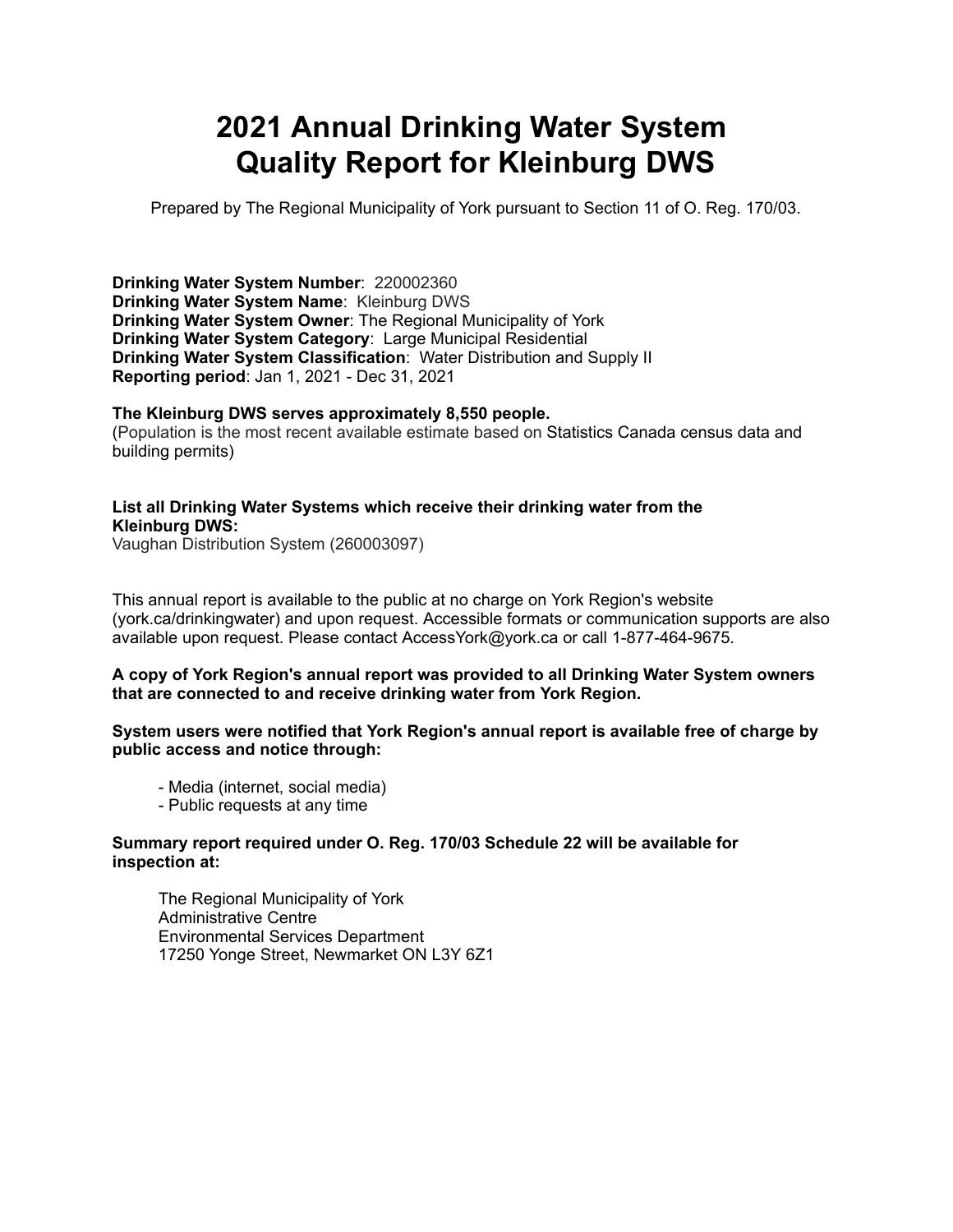### Description of the Kleinburg DWS

#### **Introduction**

 Kleinburg is a village in the City of Vaughan. Kleinburg DWS provides water from Lake Ontario through the York DWS. Two wells are maintained as an emergency backup water source. York Region operates the water supply, and the City of Vaughan maintains and distributes water to users. The Province governs York Region's operations with Acts and Regulations, a Permit to Take Water, a Municipal Drinking Water License and an operating Permit. Lake Ontario water is purchased with supply agreements.

#### **Raw water source**

**Groundwater** 

#### **Profile of water in distribution system**

Blended - Lake and Groundwater

#### **Water treatment description**

 Kleinburg DWS includes two wells, one storage facility and two booster pumping stations. Chlorine provides disinfection, and chloramine provides a secondary residual. Sodium silicate is added to sequester naturally occurring iron and manganese. The storage facility holds treated water and helps the booster stations maintain pressure. Operators test the water and inspect the process. Online analyzers continuously monitor treatment and water flow. When analyzers detect a significant process or water quality issue, the system automatically pauses operation until an operator takes action.

#### **List of water treatment chemicals used in this system**

 Water in Kleinburg comes pre-treated from the York DWS. Well facilities were not run for supply, but can apply chlorine (gas) and ammonia solution for chloramination, and sodium silicate. Treatment systems and well performance are tested regularly in case they are ever needed for backup capacity.

#### **Brief description and breakdown of monetary expenses incurred**

\$73,413 for well rehabilitation and maintenance, general maintenance and repairs.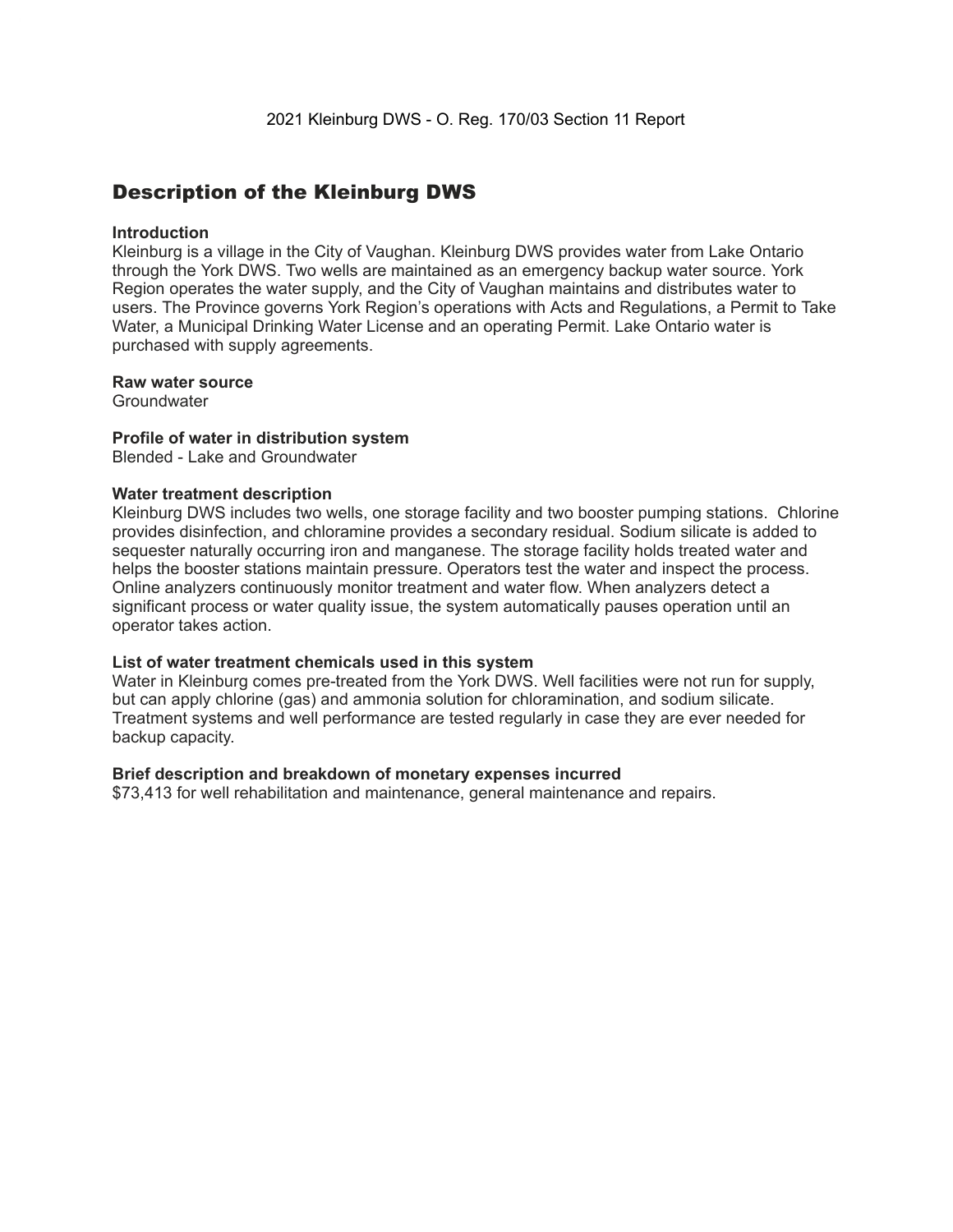2021 Kleinburg DWS - O. Reg. 170/03 Section 11 Report

### **Notices submitted under Section 18(1) of the** *Safe Drinking Water Act* **or Section 16-4 of O. Reg. 170/03 and reported to MECP Spills Action Centre**

Not Applicable Intentionally blank. No notices were submitted for this report period.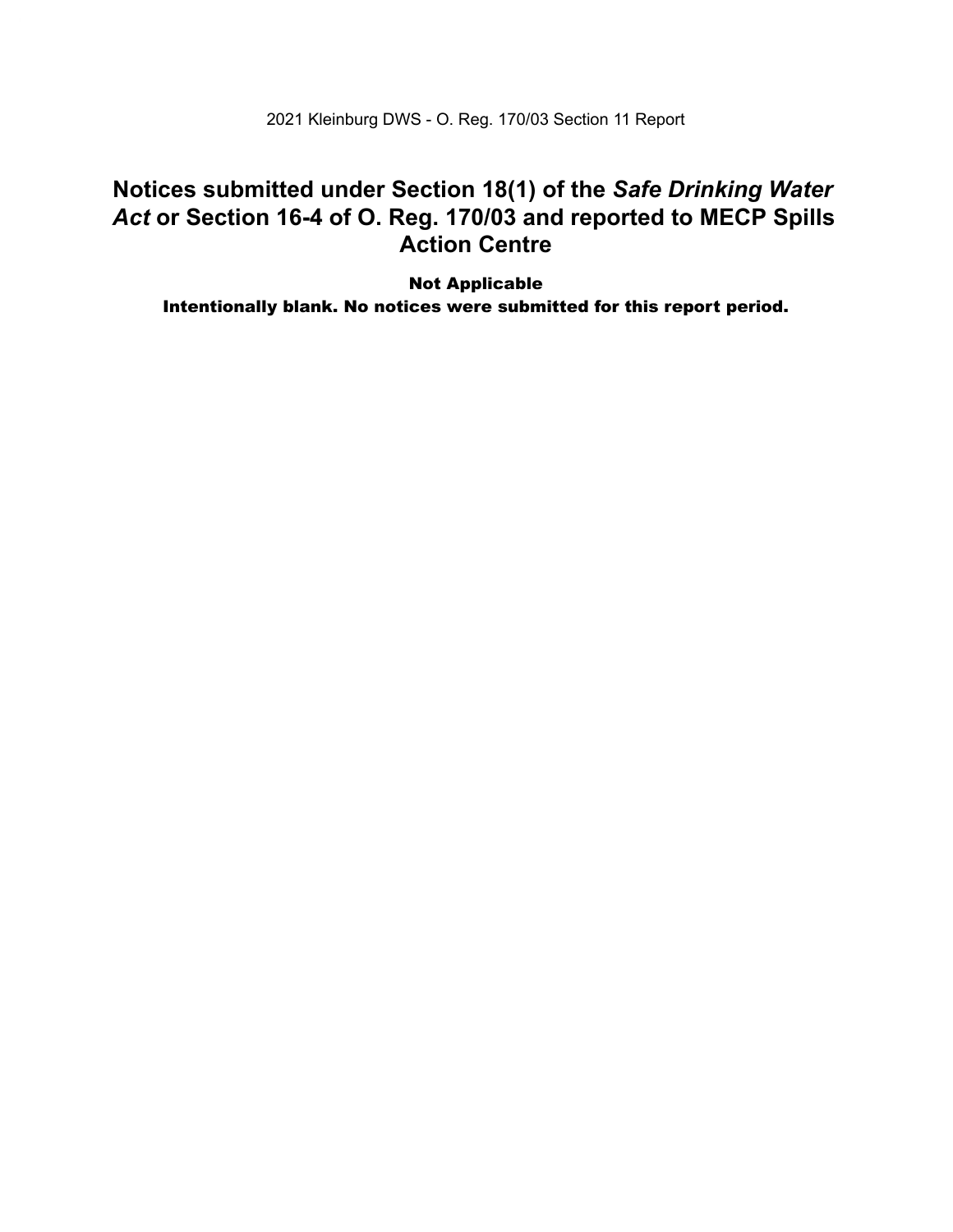2021 Kleinburg DWS - O. Reg. 170/03 Section 11 Report

### Microbiological testing completed under Schedule 10 of O. Reg. 170/03

For additional distribution samples collected under Schedule 10, refer to the local municipality.

| <b>Test Parameter</b>  | <b>Sample Source</b> | <b>Count of Samples</b> | <b>Count of Presence</b> |
|------------------------|----------------------|-------------------------|--------------------------|
| E. Coli                | Raw                  | 102                     |                          |
| <b>Total Coliforms</b> | Raw                  | 102 <sub>1</sub>        |                          |

Note: no treated results are available for the reporting period as the wells were not operational.

# Operational testing completed under Schedule 7 of O. Reg. 170/03 during this reporting period

| <b>Test Parameter</b>    | <b>Test Unit</b> | No. of<br>Samples <sup>1</sup> | <b>Average</b> | Minimum | <b>Maximum</b> |
|--------------------------|------------------|--------------------------------|----------------|---------|----------------|
| <b>Combined Chlorine</b> | ma/L             | 8.760                          | 1.87           | 0.06    | 3.37           |

<sup>1</sup> 8,760 is used as the number of samples for continuous analyzers.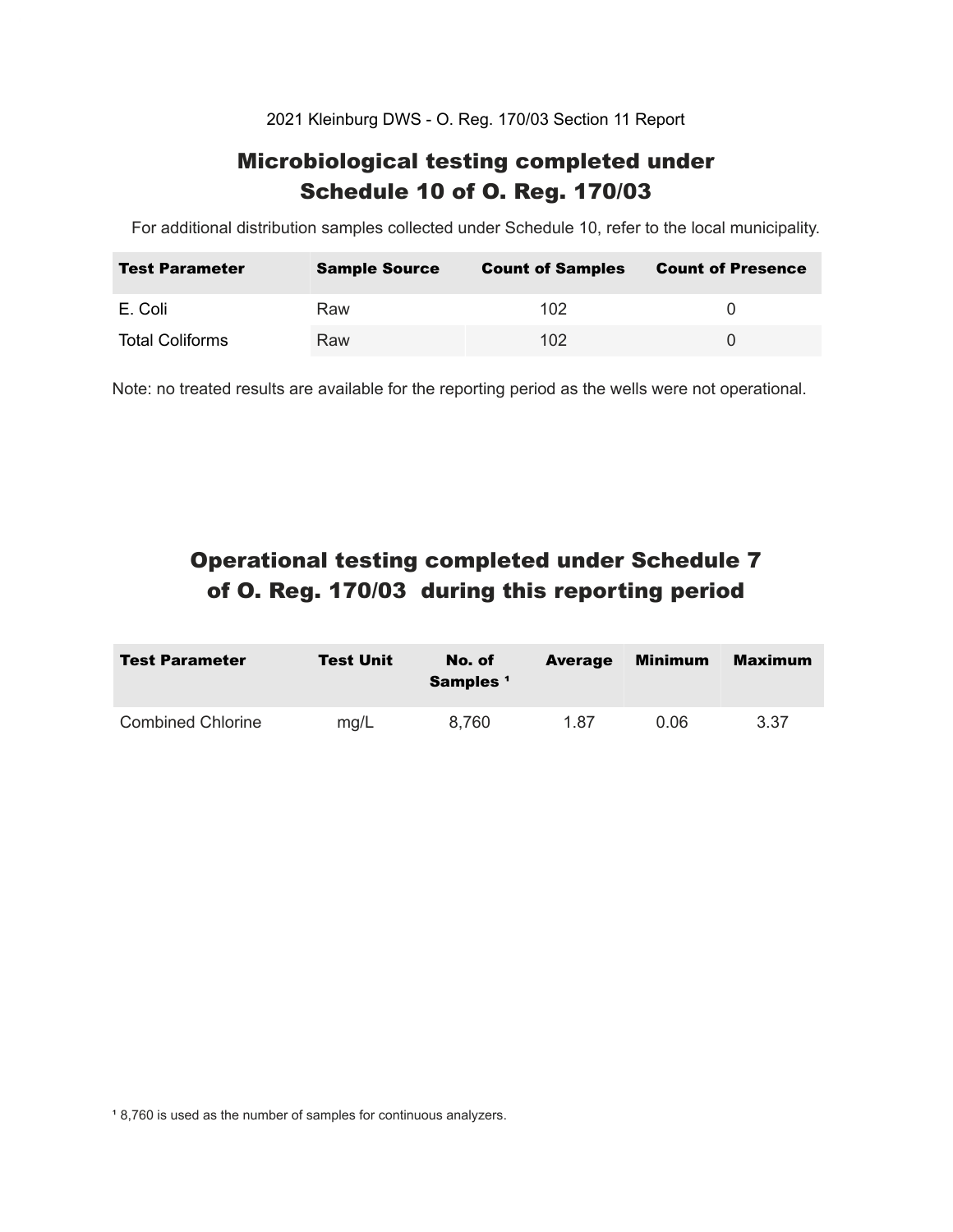## Summary of testing pursuant to Schedule 13 of O. Reg. 170/03 and sampling carried out in accordance with the requirement of an approval, order or other legal instrument

 Values with a less than sign ("<") indicate that the test result is below the method detection limit from the accredited laboratory (i.e. non-detect). Average results include values which were returned as non-detect (i.e. the "<" is omitted) and are rounded to three decimals. For a complete set of results, see the open dataset available at york.ca/drinkingwater.

| Test Parameter <sup>23</sup> | <b>Test Unit</b> | No. of<br>Samples <sup>1</sup> | <b>Average</b> | <b>Minimum</b> | <b>Maximum</b> |
|------------------------------|------------------|--------------------------------|----------------|----------------|----------------|
| <b>Fluoride</b>              | mg/L             | 4                              | 0.575          | 0.49           | 0.67           |
| Haloacetic Acids             | ug/L             | $\overline{4}$                 | 8.025          | < 8            | 8.10           |
| <b>Nitrate</b>               | mg/L             | 4                              | 0.500          | < 0.50         | < 0.50         |
| <b>Nitrite</b>               | mg/L             | 4                              | 0.050          | < 0.05         | < 0.05         |
| Sodium                       | mg/L             | 1                              | 18.300         | 18.30          | 18.30          |
| <b>Trihalomethanes</b>       | ug/L             | 4                              | 20.650         | 16             | 26             |

 \*Lead testing under Schedule 15.1 is conducted by the local municipality - refer to local municipality reports for results. York Region occasionally collects samples tested for lead for non-regulatory research purposes.

<sup>1</sup>8,760 is used as the number of samples for continuous analyzers.

 $\mathrm{^2}$  The Average for Haloacetic Acids and Trihalomethanes is calculated as the running annual average of quarterly results in accordance with O. Reg 170/03. The Minimum and Maximum values reflect individual test results.

<sup>3</sup> Where sampling for 'N-Nitrosodimethylamine (NDMA)' is required, locations were selected to represent the farthest points in the distribution system. For York DWS and sub-systems, representative sample locations were selected from across the interconnected sub-systems, therefore not all sub-systems were chosen for NDMA sampling.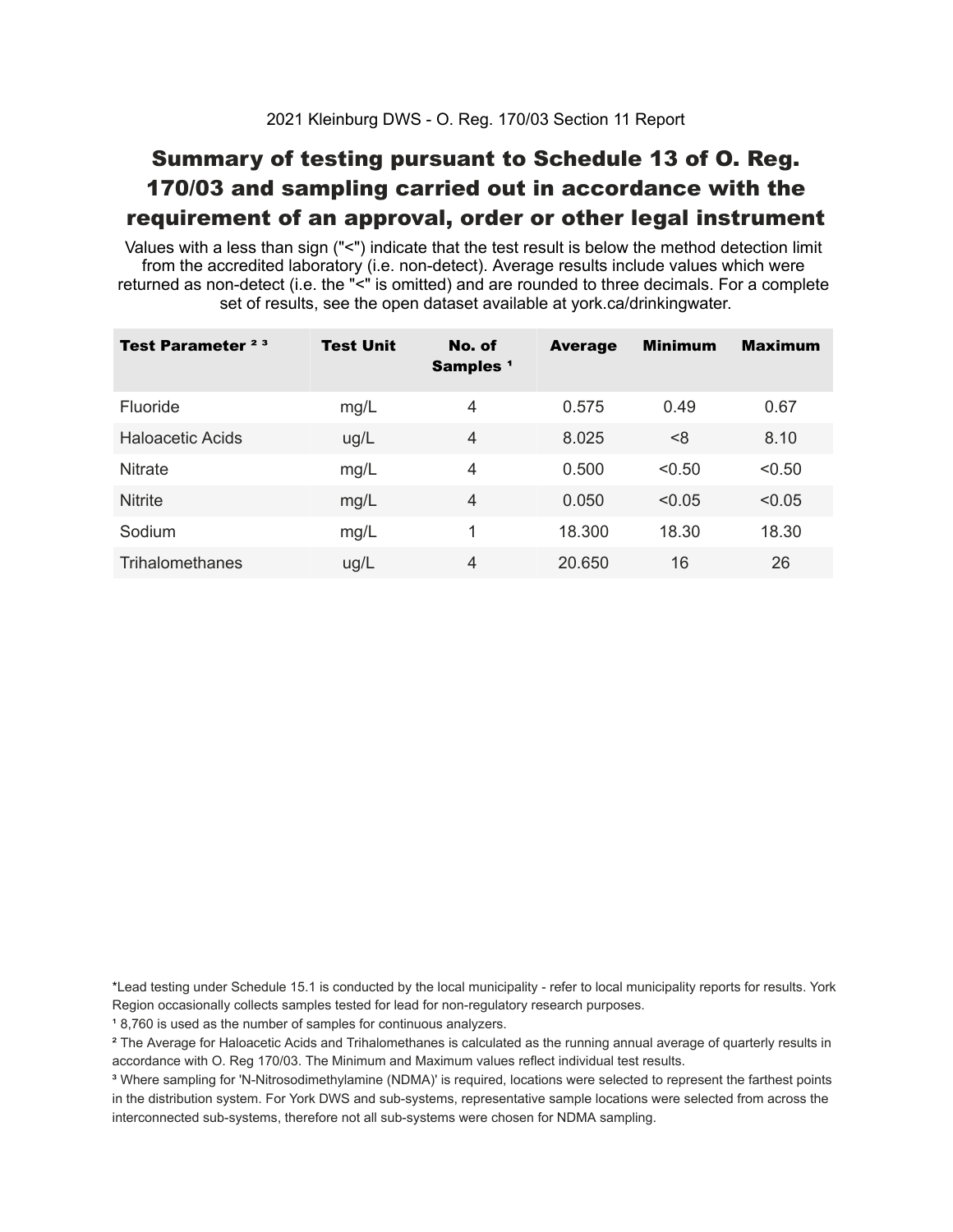## Organic and inorganic parameter(s), from Schedule 23 and 24, that exceeded half the standard prescribed in Schedule 2 of O. Reg. 169/03 Ontario Drinking Water Quality Standards

 Intentionally blank. There were no applicable test results. Not Applicable

### Summary of inorganic parameters tested pursuant to Schedule 23 of O. Reg. 170/03

 Values with a less than sign ("<") indicate that the test result is below the method detection limit from the accredited laboratory (i.e. non-detect). Average results include values which were returned as non-detect and are rounded to four decimals. For a complete set of results, see the open dataset available at york.ca/drinkingwater.

| <b>Test Parameter</b> | <b>Test Unit</b> | No. of<br><b>Samples</b> | <b>Average</b> | <b>Minimum</b> | <b>Maximum</b> | <b>ODWS</b><br>Limit |
|-----------------------|------------------|--------------------------|----------------|----------------|----------------|----------------------|
| Antimony              | mg/L             | 1                        | 0.0005         | < 0.0005       | < 0.0005       | 0.0060               |
| Arsenic               | mg/L             | 1                        | 0.0007         | 0.0007         | 0.0007         | 0.01                 |
| <b>Barium</b>         | mg/L             | 1                        | 0.0204         | 0.0204         | 0.0204         | 1                    |
| <b>Boron</b>          | mg/L             | 1                        | 0.0275         | 0.0275         | 0.0275         | 5                    |
| Cadmium               | mg/L             | 1                        | 0.0005         | < 0.0005       | < 0.0005       | 0.0050               |
| Chromium              | mg/L             | 1                        | 0.0005         | < 0.0005       | < 0.0005       | 0.05                 |
| Mercury               | ug/L             | 1                        | 0.0500         | < 0.05         | < 0.05         | 1                    |
| Selenium              | mg/L             | 1                        | 0.0005         | < 0.0005       | < 0.0005       | 0.05                 |
| Uranium               | mg/L             | 1                        | 0.0005         | < 0.0005       | < 0.0005       | 0.02                 |